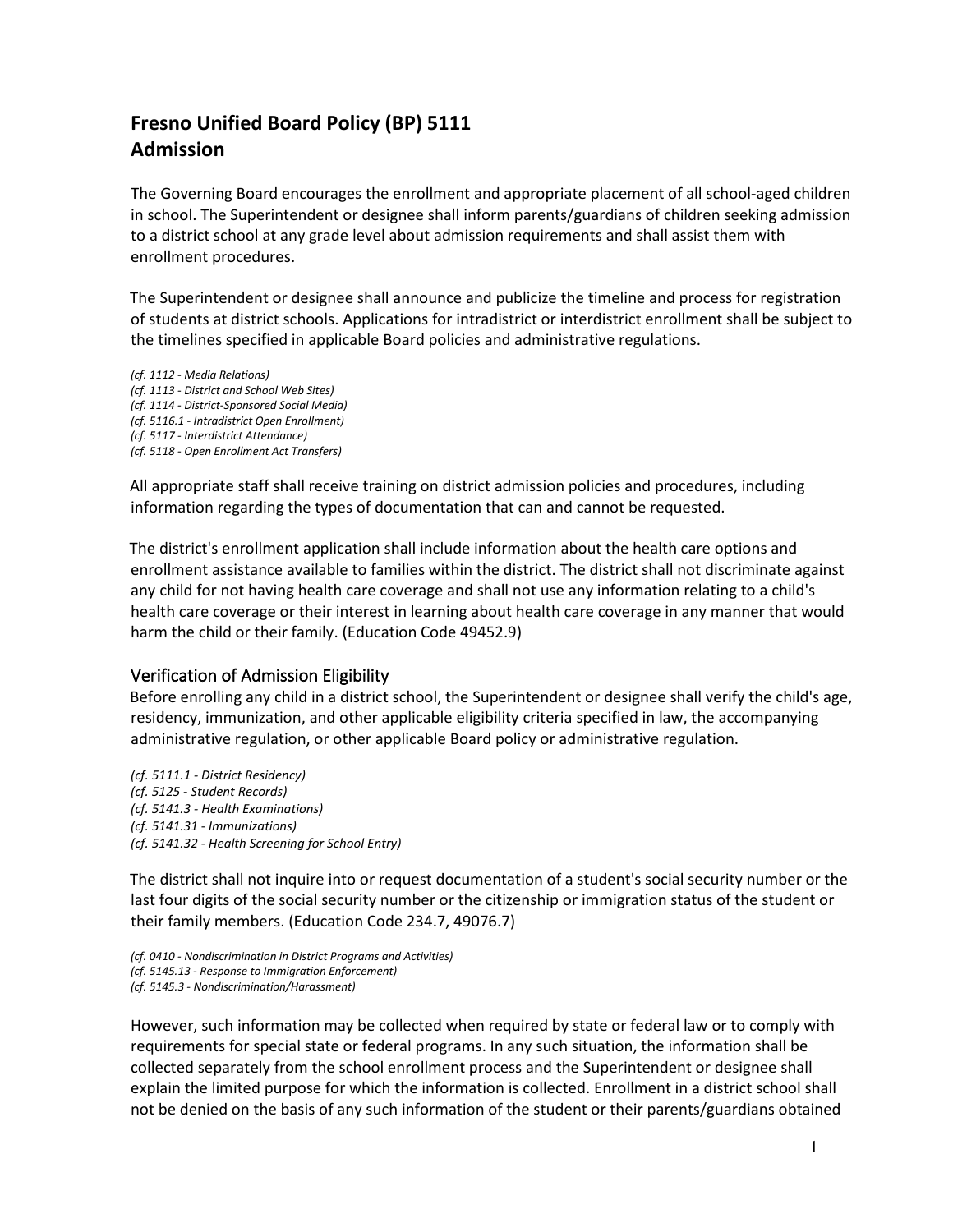by the district, or the student's or parent/guardian's refusal to provide such information to the district.

School registration information shall list all possible means of documenting a child's age for grades K-1 as authorized by Education Code 48002 or otherwise prescribed by the Board. Any alternative document allowed by the district shall be one that all persons can obtain regardless of immigration status, citizenship status, or national origin and shall not reveal information related to citizenship or immigrant status.

The Superintendent or designee shall immediately enroll a homeless student, foster youth, student who has had contact with the juvenile justice system, or a child of a military family regardless of outstanding fees or fines owed to the student's last school, lack of clothing normally required by the school, such as school uniforms, or his/her inability to produce previous academic, medical, or other records normally required for enrollment. (Education Code 48645.5, 48850, 48852.7, 48853.5, 49701; 42 USC 11432)

- *(cf. 6173 - Education for Homeless Children)*
- *(cf. 6173.1 - Education for Foster Youth)*
- *(cf. 6173.2 - Education of Children of Military Families)*
- *(cf. 6173.3 - Education for Juvenile Court School Students)*

*Fresno Unified School District prohibits discrimination, harassment (including sexual harassment), intimidation, and bullying based on actual or perceived race, color, ethnicity, national origin, immigration status, ancestry, age (40 and above), religious creed, religion, political belief or affiliation, gender, gender identity, gender expression, genetic information, mental or physical disability, sex, sexual orientation, marital status, pregnancy or parental status, childbirth, breastfeeding/lactation status, medical condition, military and veteran status, or association with a person or a group with one or more of these actual or perceived characteristics or any other basis protected by law or regulation, in its educational program(s) or employment.*

Legal Reference: EDUCATION CODE 234.7 Student protections relating to immigration and citizenship status 46300 Computation of average daily attendance, inclusion of kindergarten and transitional kindergarten 46600 Agreements for admission of pupils desiring interdistrict attendance 48000 Minimum age of admission (kindergarten) 48002 Evidence of minimum age required to enter kindergarten or first grade 48010 Minimum age of admission (first grade) 48011 Admission from kindergarten or other school; minimum age 48050-48053 Nonresidents 48200 Children between ages of 6 and 18 years (compulsory full-time education) 48350-48361 Open Enrollment Act 48645.5 Enrollment of former juvenile court school students 48850-48859 Educational placement of homeless and foster youth 49076 Access to records by persons without written consent or under judicial order 49076.7 Student records; data privacy; social security numbers 49408 Information of use in emergencies 49452.9 Health care coverage options and enrollment assistance 49700-49703 Education of children of military families HEALTH AND SAFETY CODE 120325-120380 Education and child care facility immunization requirements 121475-121520 Tuberculosis tests for pupils CODE OF REGULATIONS, TITLE 5 200 Promotion from kindergarten to first grade 201 Admission to high school CODE OF REGULATIONS, TITLE 17 6000-6075 School attendance immunization requirements UNITED STATES CODE, TITLE 5 552a Note Refusal to disclose social security number UNITED STATES CODE, TITLE 42 11431-11435 McKinney-Vento Homeless Assistance Act COURT DECISIONS Plyler v. Doe, 457 U.S. 202 (1982)